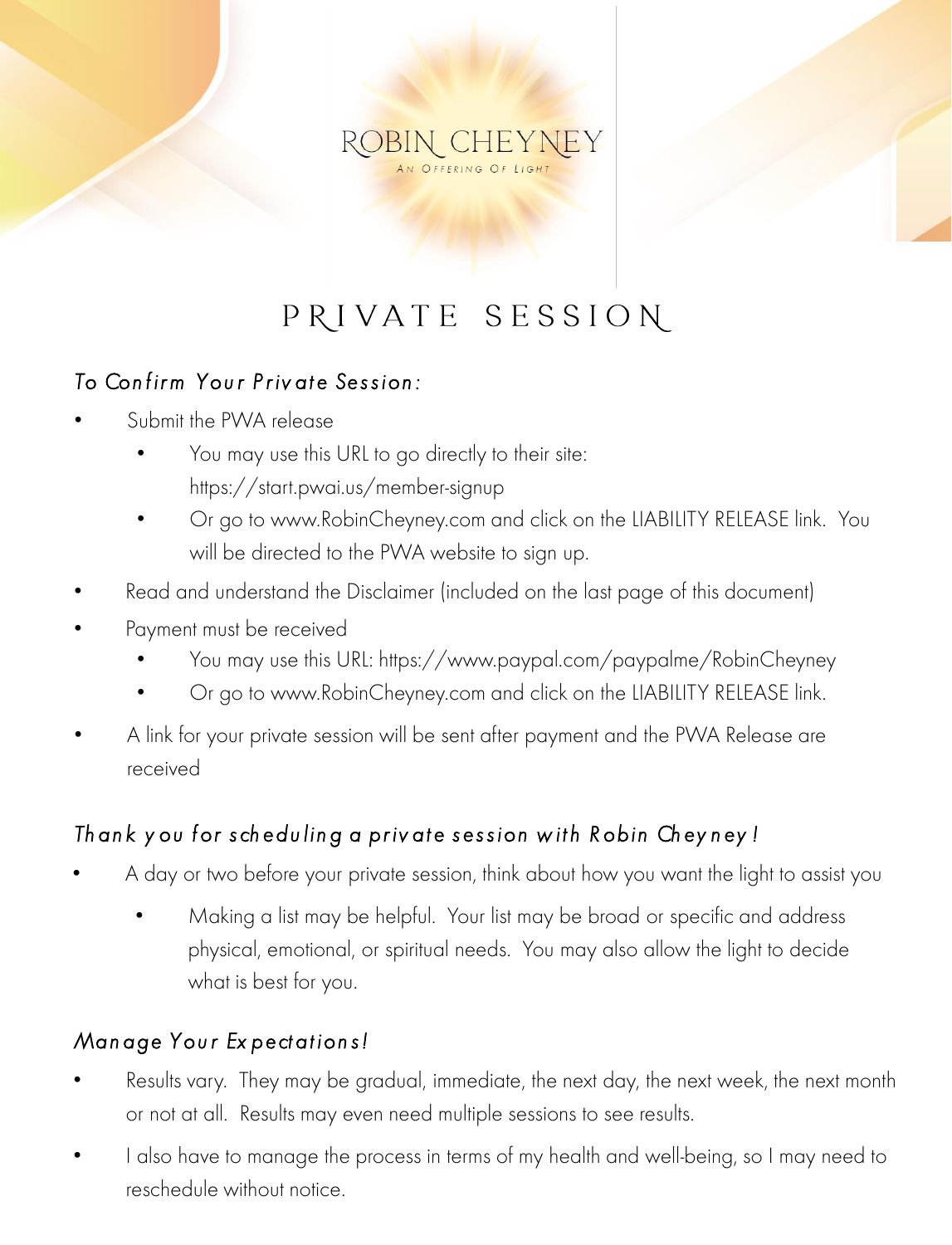#### *For y ou r s es s ion*

- Be open for the experience
- Saying a prayer before we connect is always helpful
- Hydration is encouraged before, during and after your session
- Be in a safe, comfortable place
- Click on the session link at or slightly before your scheduled time to attend your private session

#### *Du r in g y ou r s es s ion*

- Experiences vary widely and can be different for each participant and each session.
- I have received reports of:
	- bliss
	- sadness
	- happiness
	- tears
	- coughing
	- headaches
	- relaxation
- tingles
- warmth
- yawning
- sleepiness
- breezy
- various detox symptoms
- nothing at all
- Sensations may move, shift, hover in one place or fade in and out
- Everyone receives energy differently, try to relax and be open to whatever happens
- If at any time during the session, you do not want to receive light, say *" STOP " ou t lou d. Th e ligh t w ill im m ediat ely ceas e for y ou*

### *Can cellat ion P olicy*

- If you need to cancel your session, a full refund is available if the session is canceled 24 hours prior to the schedule time.
- If the session begins and you feel it isn't what you want, you may receive a full refund if you stop the session within the first 10 minutes. If the session goes more than 10 minutes, the full session fee is required and no refund will be given.
- Sessions sometimes run over. If this happens, you will not be charged an additional fee.